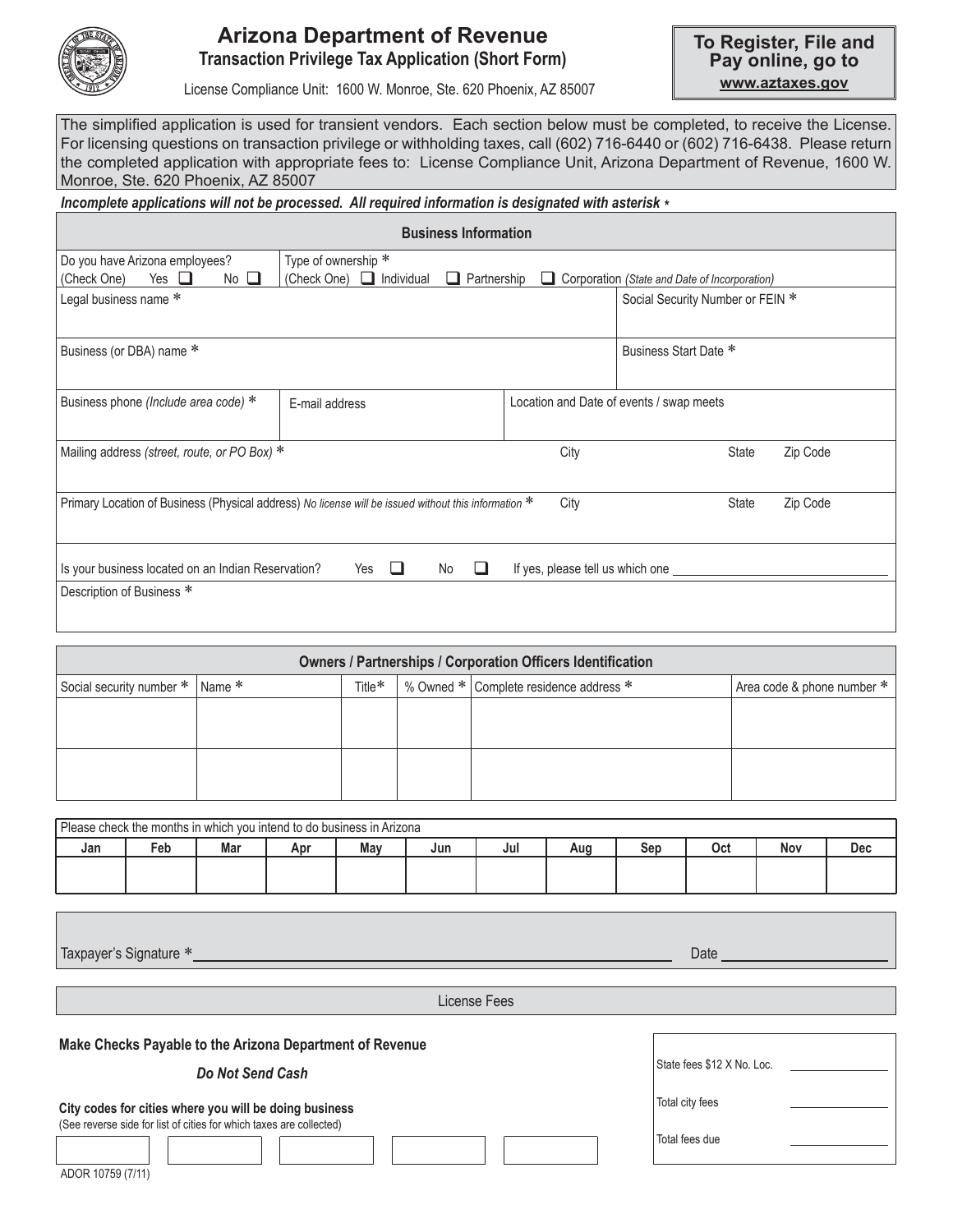|                                          | <b>Instructions</b><br>This Short Form Application is Intended for Use by Vendors at Transient Selling Events Such as Fairs, Special Events, Shows and Swap Meets                                                                                                                                                                                                                                                                                                                                                                                                                                                                                              |
|------------------------------------------|----------------------------------------------------------------------------------------------------------------------------------------------------------------------------------------------------------------------------------------------------------------------------------------------------------------------------------------------------------------------------------------------------------------------------------------------------------------------------------------------------------------------------------------------------------------------------------------------------------------------------------------------------------------|
| Do you have employees?                   | Check yes if you employ individuals in the state of Arizona. If you do not have employees or only have immediate family members<br>who assist you during a special event or at a swap meet, check no.                                                                                                                                                                                                                                                                                                                                                                                                                                                          |
| Type of ownership                        | Check as applicable. Corporations and partnerships must provide the federal employer identification number.                                                                                                                                                                                                                                                                                                                                                                                                                                                                                                                                                    |
| Legal business name or<br>owner name     | Enter the individual's and spouse's name if Individual was selected for ownership type.<br>Enter all partner's names if <b>Partnership</b> was selected for ownership type. Additional owners may be listed on a separate sheet and<br>attached.<br>Enter the organization name owning or controlling the business if Corporation was selected for ownership type.                                                                                                                                                                                                                                                                                             |
| Business (or DBA) name                   | Enter the name of the business/DBA (doing business as) name, if the same as legal business name, enter same. Commonly, the<br>business name is the name by which the public knows your business/company/shop. If you wish correspondence to be sent to a name<br>other than the owner, enter the name of the department or accountancy firm as "In Care Of" to ensure delivery by the postal service.                                                                                                                                                                                                                                                          |
| Location and Date of event/<br>swap meet | Enter the address and date of the special event or swap meet. If you do not know the actual address of the event, enter the city/town<br>name in which the event will be held. The location is very important in determining whether an additional city/town license must be<br>obtained for those licensed by the state. Use the City or Town Licensed By The State chart below to determine if you must be licensed<br>through the state for the location in which your event occurs. For cities not listed, please contact the city directly. Also add the city fee<br>amount to the license fee which appears in the lower right corner of the front page. |
| Mailing address                          | Enter mailing address where all correspondence is to be sent. You may elect to use your home address, corporate headquarters, or<br>accounting firm's address.                                                                                                                                                                                                                                                                                                                                                                                                                                                                                                 |
| Primary location of business             | Enter the street address for the primary location of the business. If you conduct most of your business at various special events or swap<br>meets throughout the state, you may wish to enter your resident location. Even if your mailing address is a PO Box, you must provide a<br>physical location. For example if you live in a rural community, your physical location may be the intersection of two roads, interstates, or<br>milepost marker.                                                                                                                                                                                                       |
| Description of business                  | Describe the major activity and principal product you manufacture or commodity sold or service performed. Your description of your business<br>is very important because it determines your sales tax rate and provides a basis for state economic forecasting.                                                                                                                                                                                                                                                                                                                                                                                                |
| Owners identification                    | Enter as many as applicable, attach a separate sheet if additional space is needed. The authority for mandatory requirement for social<br>security numbers of owners is provided in ARS § 42-1105.                                                                                                                                                                                                                                                                                                                                                                                                                                                             |
| Signature                                | The application must be signed by either the individual owner or, for partnerships or corporation, two partners or two corporate officers.                                                                                                                                                                                                                                                                                                                                                                                                                                                                                                                     |

**City or Town Licensed by the State**

Fees The state fee is \$12 no matter how many special events you attend. However, a separate city license fee is required for each city unless you are currently licensed for the city in which an event will be held. List the cities in which you will be doing business on the front of the application form and total to determine the amount due.

|                                    |            | you are currently licensed for the city in which an event will be held.<br>List the cities in which you will be doing business on the front of the<br>application form and total to determine the amount due. | <b>CITY/TOWN</b> | oo<br>D                       | Е         | <b>CITY/TOWN</b> | C<br>Ŏ<br>D<br>E                        | E<br>F         | <b>CITY/TOWN</b> | C<br>0<br>D                      | Е                      |              |
|------------------------------------|------------|---------------------------------------------------------------------------------------------------------------------------------------------------------------------------------------------------------------|------------------|-------------------------------|-----------|------------------|-----------------------------------------|----------------|------------------|----------------------------------|------------------------|--------------|
|                                    |            |                                                                                                                                                                                                               | <b>BENSON</b>    | <b>BS</b>                     | 5.00      | <b>HAYDEN</b>    | HY                                      | 5.00           | SHOW LOW         | SL                               | 2.00                   |              |
| <b>Indian Reservation (County)</b> |            | <b>CODE</b>   Indian Reservation (County)                                                                                                                                                                     | <b>CODE</b>      | <b>BISBEE</b>                 | BB        | 1.00             | <b>HOLBROOK</b>                         | HB             | 1.00             | <b>SIERRA VISTA</b>              | <b>SR</b>              | 1.00         |
| Ak-Chin (Pinal)                    | <b>PNA</b> | Pascua-Yaqui (Pima)                                                                                                                                                                                           | <b>PMN</b>       | <b>BUCKEYE</b>                | <b>BE</b> | 2.00             | <b>HUACHUCA CITY</b>                    | НC             | 2.00             | <b>SNOWFLAKE</b>                 | SN                     | 2.00         |
| Cocopah (Yuma)                     | <b>YMB</b> | Salt River Pima-Maricopa (Mar.)                                                                                                                                                                               | <b>MAO</b>       | <b>CAMP VERDE</b><br>CAREFREE | <b>CE</b> | 2.00             | <b>JEROME</b>                           | JO             | 2.00             | SOUTH TUCSON<br>SPRINGERVILLE    | <b>ST</b><br>SV        | 2.00<br>5.00 |
| Colorado River (La Paz)            | LAC        | San Carlos Apache (Gila)                                                                                                                                                                                      | <b>GLP</b>       | <b>CASA GRANDE</b>            | CA<br>CG  | 10.00<br>2.00    | <b>KEARNY</b><br><b>KINGMAN</b>         | KN             | 2.00<br>2.00     | ST. JOHNS                        | SJ                     | 2.00         |
| Fort McDowell-Yavapi (Mar.)        | <b>MAE</b> | San Carlos Apache (Graham)                                                                                                                                                                                    | <b>GRP</b>       | <b>CAVE CREEK</b>             | <b>CK</b> | 20.00            | <b>LAKE HAVASU</b>                      | LH             | 5.00             | <b>STAR VALLEY</b>               | SY                     | 2.00         |
| Fort Mojave (Mohave)               | <b>MOF</b> | San Carlos Apache (Pinal)                                                                                                                                                                                     | <b>PNP</b>       | <b>CHINO VALLEY</b>           | <b>CV</b> | 2.00             | <b>LITCHFIELD PARK</b>                  | LP             | 2.00             | <b>SUPERIOR</b>                  | SI                     | 2.00         |
| Fort Yuma-Quechan (Yuma)           | <b>YMG</b> | l San Juan Southern Paiute                                                                                                                                                                                    | COQ              | <b>CLARKDALE</b>              | CD        | 2.00             | <b>MAMMOTH</b>                          | MH             | 2.00             | <b>SURPRISE</b>                  | SP                     | 10.00        |
|                                    |            |                                                                                                                                                                                                               |                  | <b>CLIFTON</b>                | CF        | 2.00             | <b>MARANA</b>                           | MA             | 5.00             | <b>TAYLOR</b>                    | TL                     | 2.00         |
| GilaRiver (Maricopa)               | <b>MAH</b> | Tohono O'Odham (Maricopa)                                                                                                                                                                                     | <b>MAT</b>       | <b>COLORADO CITY</b>          | CC        | 2.00             | <b>MARICOPA</b>                         | MP             | 2.00             | <b>THATCHER</b>                  | <b>TC</b>              | 2.00         |
| GilaRiver (Pinal)                  | <b>PNH</b> | Tohono O'Odham (Pima)                                                                                                                                                                                         | <b>PMT</b>       | COOLIDGE                      | <b>CL</b> | 2.00             | <b>MIAMI</b>                            | МM             | 2.00             | <b>TOLLESON</b>                  | TN                     | 2.00         |
| Havasupai (Coconino)               | COI        | Tohono O'Odham (Pinal)                                                                                                                                                                                        | <b>PNT</b>       | <b>COTTONWOOD</b>             | <b>CW</b> | 2.00             | ORO VALLEY                              | 0 <sub>R</sub> | 12.00            | <b>TOMBSTONE</b>                 | <b>TS</b>              | 1.00         |
| Hopi (Coconino)                    | COJ        | Tonto Apache (Gila)                                                                                                                                                                                           | <b>GLU</b>       | DEWEY/HUMBOLDT                | DH        | 2.00             | PAGE                                    | PG             | 2.00             | <b>TUSAYAN</b><br><b>WELLTON</b> | <b>TY</b><br><b>WT</b> | 2.00<br>2.00 |
| Hopi (Navajo)                      | <b>NAJ</b> | White Mtn Apache (Apache)                                                                                                                                                                                     | <b>APD</b>       | <b>DUNCAN</b><br><b>EAGAR</b> | DC<br>EG  | 2.00<br>10.00    | <b>PARADISE VALLEY</b><br><b>PARKER</b> | PV<br>PK       | 2.00<br>2.00     | <b>WICKENBURG</b>                | <b>WB</b>              | 2.00         |
| Hualapai (Coconino)                | COK        | White Mtn Apache (Gila)                                                                                                                                                                                       | <b>GLD</b>       | <b>EL MIRAGE</b>              | EM        |                  | 15.00 PATAGONIA                         | PA             | 25.00            | <b>WILLIAMS</b>                  | WI                     | 2.00         |
| Hualapai (Mohave)                  | <b>MOK</b> | White Mtn Apache (Graham)                                                                                                                                                                                     | <b>GRD</b>       | <b>ELOY</b>                   | EL        | 10.00            | <b>PAYSON</b>                           | PS             | 2.00             | <b>WINKELMAN</b>                 | <b>WM</b>              | 2.00         |
| Kaibab-Paiute (Coconino)           | <b>COL</b> | White Mtn Apache (Navajo)                                                                                                                                                                                     | <b>NAD</b>       | <b>FLORENCE</b>               | FL        | 2.00             | PIMA                                    | <b>PM</b>      | 2.00             | <b>WINSLOW</b>                   | <b>WS</b>              | 10.00        |
|                                    |            |                                                                                                                                                                                                               |                  | <b>FOUNTAIN HILLS</b>         | FH.       | 2.00             | PINETOP/LAKESIDE                        | PP             | 2.00             | YOUNGTOWN                        | ΥT                     | 10.00        |
| Kaibab-Paiute (Mohave)             | <b>MOL</b> | Yavapai Apache (Yavapai)                                                                                                                                                                                      | YAW              | <b>FREDONIA</b>               | FD        | 10.00            | PRESCOTT VALLEY                         | PL             | 2.00             | <b>YUMA</b>                      | YM                     | 2.00         |
| Navajo (Apache)                    | <b>APM</b> | Yavapai Prescott (Yavapai)                                                                                                                                                                                    | YAX              | <b>GILA BEND</b>              | GI        | 2.00             | <b>QUARTZSITE</b>                       | QZ             | 2.00             |                                  |                        |              |
| Navajo (Coconino)                  | <b>COM</b> |                                                                                                                                                                                                               |                  | <b>GILBERT</b>                | <b>GB</b> | 2.00             | QUEEN CREEK                             | QC             | 2.00             |                                  |                        |              |
| Navajo (Navajo)                    | <b>NAM</b> |                                                                                                                                                                                                               |                  | <b>GLOBE</b>                  | GL        | 2.00             | <b>SAFFORD</b>                          | SF             | 2.00             |                                  |                        |              |
| Pascua-Yaqui (Maricopa)            | <b>MAN</b> |                                                                                                                                                                                                               | <b>GOODYEAR</b>  | GY                            | 5.00      | <b>SAHUARITA</b> | <b>SA</b>                               | 5.00           |                  |                                  |                        |              |
|                                    |            |                                                                                                                                                                                                               |                  | <b>GUADALUPE</b>              | GU        | 2.00             | <b>SAN LUIS</b>                         | SU             | 2.00             |                                  |                        |              |

| This Area For Agency Use Only |             |            |               |          |  |  |  |  |  |  |
|-------------------------------|-------------|------------|---------------|----------|--|--|--|--|--|--|
| Sales                         | Withholding | NAICS code | Business code | PRG code |  |  |  |  |  |  |
|                               |             |            |               |          |  |  |  |  |  |  |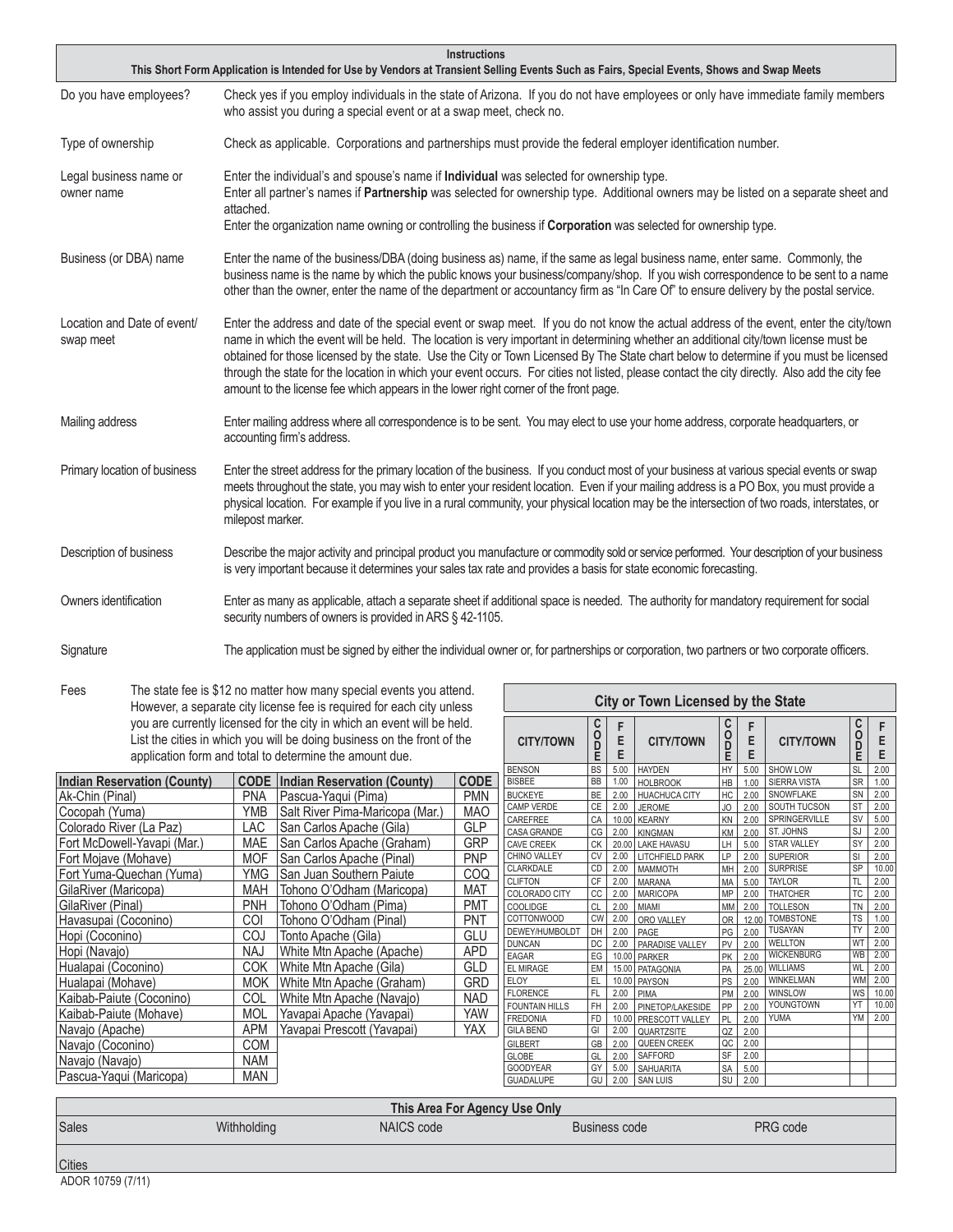# **MESA CONVENTION CENTER EVENTS**

#### *WHAT IS AN EVENT?*

An event may be a trade show, swap meet, craft show, specialty show, fair, parade, sporting event, circus, country store at a RV park, carnival, festival, religious revival or other church event, political rally, vehicle show and display or similar recognized activity.

# *ARE EVENT ACTIVITIES TAXABLE?*

Transaction privilege tax is divided into different classifications or activities. The most common classifications of taxable transactions for vendors at events include the following: retail sales, restaurant/bar, amusements, licensing for use of real or personal property, and rental of real property (commercial lease).

## *RETAIL SALES*

If you sell tangible personal property, including crafts (even if you consider it a hobby), at events in the City of Mesa, you must obtain the Transaction Privilege Tax License from the City of Mesa and are responsible for transaction privilege tax under the Retail Tax Classification. There are a few exceptions to the tax on retail sales; however, the most common exemption is sale for resale (sometimes called wholesale). *Note: The exemption for sales of food for home consumption does not apply if the event at which the food is sold charges admission.* 

# *SALES FOR RESALE (WHOLESALE)*

When you sell an item to a customer who plans to rent or resell the item in the normal course of their business, you may not owe tax on that sale. You must have a clear and complete record of these sales or you will be responsible for the tax. Your records must separately show figures for retail sales and sales-for-resale. Sales-for-resale may be documented by using an exemption certificate prescribed by the Mesa Tax Code.

To make a valid sale for resale, you must record:

- 1) the merchandise or property sold,
- 2) the buyer's name and address,
- 3) the buyer's transaction privilege tax license number, and
- 4) a signed statement by the buyer stating the goods will be resold in the ordinary course of business.

**Remember, without complete records, all your sales are subject to tax. The City of Mesa will accept the Arizona Department of Revenue Form 5000 "Exemption Certificate" if complete and accepted in good faith.** 

#### *SALES OF ARTWORK*

The sales of paintings, sculptures or similar works of fine art, provided that such works of fine art are sold by the original artist, are exempt. However, the sales of "art creations", such as jewelry, macramé, glasswork, pottery, woodwork, metalwork, furniture, and clothing, when such "art creations" have a dual purpose, both aesthetic and utilitarian, are **not** exempt, whether sold by the artist or by another. See Mesa Tax Code, Section 5-10-465 (t).

# *RESTAURANT/BAR (FOOD & BEVERAGE)*

Sales of food or beverages prepared or served for consumption on or off the premises, including the activity of catering, are taxable under the Restaurant and Bar Tax Classification. Cover charges and minimum charges must be included in the gross income. Businesses selling alcoholic beverages are required to obtain a City of Mesa Liquor License as well as the City of Mesa Transaction Privilege Tax License. Contact the licensing office at 480 644-2316 for information.

#### *AMUSEMENTS*

The tax on amusements applies whenever an admission is charged for events, exhibitions or entertainment. Any charges or fees for activities such as carnivals, circuses, fairs, contests, games, rides, animal rides, balloon rides, public dances, dance halls, sports events or any admission fees are subject to tax under the Amusement Tax Classification.

## *RENTAL OF REAL PROPERTY & LICENSING FOR USE*

Space rental to vendors at events may be taxable if the rental constitutes a lease of real property. This tax is imposed on any individual renting property or space to vendors at events. Tax may be added to the cost of the vendor's rental fee. If the rental were merely a "license" granting permission to use the space rather than an actual lease of the property, the rental income received would be taxable under licensing for use in the Mesa City Tax Code.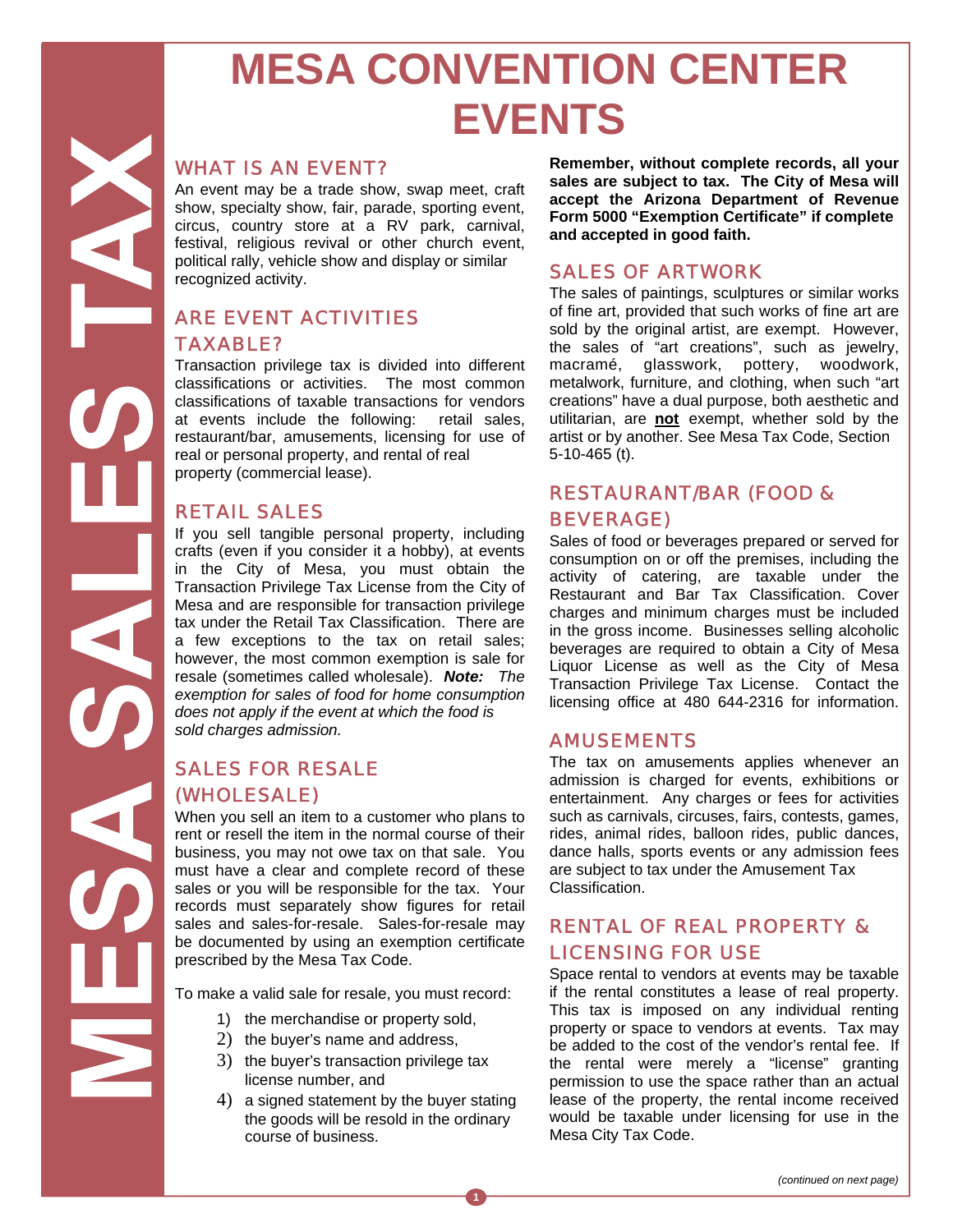# **MESA CONVENTION CENTER EVENTS**

Examples of licensing for use income include commissions received for licensing space for vending and amusement game machines or pay telephones, commissions received for the use of a business or property or similar charges for the use of space.

The definition of "Licensing for Use" means any agreement between the user ("licensee") and the owner or the owner's agent ("licensor") for the use of the licensor's property whereby the licensor receives consideration, where such agreement does not qualify as a "sale" or "lease" or "rental" agreement.

# *SUBLEASING AT THE MESA CONVENTION CENTER*

Income from subleasing is taxable, but the sublease provides a tax refund opportunity for the promoter at the Mesa Convention Center. The promoter is entitled to request a refund for the portion of the property subleased to their vendors.

For example, if A (City of Mesa) leases a 10,000 square foot building to B (promoter) for \$6,000 per event (the primary lease), and B subleases 8,000 square feet to C (vendors) for \$10,000 per event (the sublease), the tax liabilities of A and B are computed as follows:

- B's liability is for the tax on his subleasing income of \$10,000
- B's liability is reduced by the portion of the building that is subleased and may request a refund.
- 8,000 square feet subleased (documented by B's sublease agreement with C the vendors)

divided by

10,000 square feet in primary lease (between A and B) equals

80% of the primary lease is exempt and the promoter is able to request a refund from the City of Mesa by submitting a "Mesa Convention Center Tax Refund Request Subleasing Booth Space by Promoter" form and a copy of their rental contract.

 B is entitled to a tax refund for 80% of their \$6,000 rental charge or \$4,800 at the current tax rate. The tax refund would be \$84.00.

This exemption must be computed based on the square footage subleased, not the values of the primary lease and the sublease. The promoter will need to subtract common areas not subleased.

## *DISPLAYING THE TAX LICENSE*

The transaction privilege tax license shall be on display to the public in the licensee's place of business in a conspicuous place. Posting the license at all times avoids delays while conducting business when tax department representatives make compliance checks to verify the vendors are licensed.

## *REPORTING YOUR TAX LIABILITY*

All vendors are required to report transaction privilege taxes for any sales occurring at the Convention Center **10 days after the expiration of** the license. Vendors must obtain a Convention Center transaction privilege tax license prior to the event from our Licensing Office which is good for 30 days. The cost of the license is \$5.00. The application can be downloaded from our website at

http://mesaaz.gov/forms/salestax/pdf/CC\_Lic.pdf

#### *FACTORING TRANSACTION PRIVILEGE TAX*

When a business "factors" transaction privilege tax, it means the tax is included in the total price rather than shown as a separate charge. If you choose to factor the tax, the tax must be calculated using a factoring formula. There are many different factoring formulas depending on the city tax rates, state and county tax rates or differences in allowable city tax deductions.

Factors for the State, Maricopa County & City of Mesa tax rate of 9.05% are:

- .08298945 Retail, Restaurant/Bar, Amusements, Rental of Personal Property
- .02200489 Rental of Real Property Commercial Lease (Exempt for the State)
- .01719902 Rental of Real Property Licensing for Use (Exempt for State & County)

## *CALCULATING THE TAX*

Although transaction privilege tax is usually passed on to the customer, it is actually a tax on the vendor for doing business in Arizona. The tax can be added to the sales price or factored into the sales price.

## *RETAIL SALES AT EVENTS*

The City of Mesa tax rate is 1.75% of the taxable income. The total combined rate is 9.05% for retail sales.  $(6.6\% \text{ state} + .7\% \text{ count}) + 1.75\%$ city).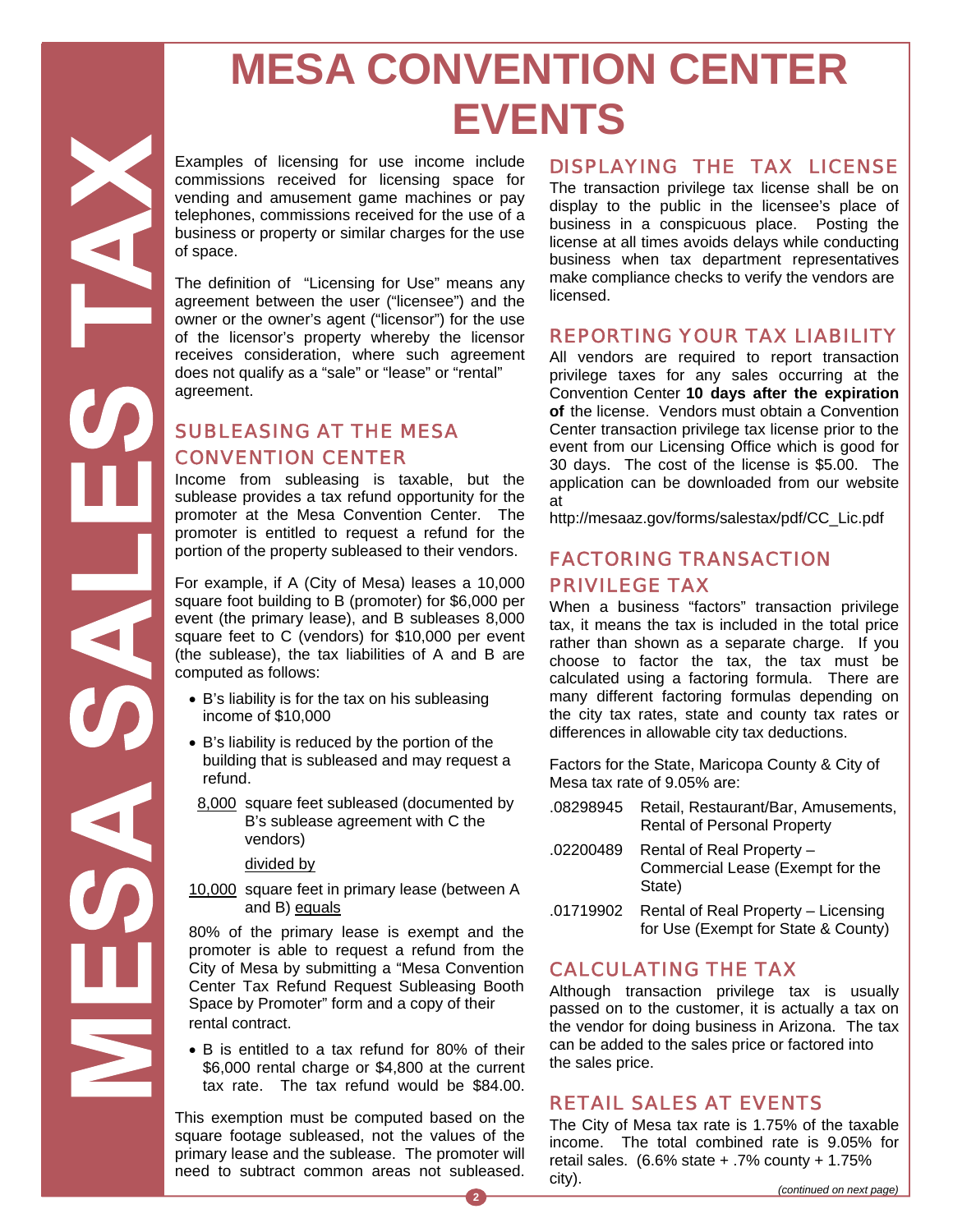# **MESA CONVENTION CENTER EVENTS**

#### *OTHER LICENSES*

You may be required to obtain a Special Event License in addition to the tax license. Please contact the Licensing office for additional details.

# *PROMOTERS RESPONSIBILITY FOR VARIOUS EVENTS*

The City of Mesa requires a Sales Tax license for any sales that go on in the City limits. This includes all the sales at various RV Parks and/or Country Stores, Convention Center, Hotels, Trade Shows, etc. Each vendor selling items must have a City and a State Transaction Privilege Tax License PRIOR to setting up for sales.

The Promoter, Park Managers, Event Coordinators, and/or Activity Officers should be checking that each vendor wanting to set up is able to present an actual valid license from both the City of Mesa and the State of Arizona. These licenses are required per the Tax Code for the City of Mesa and the Arizona Department of Revenue. Any vendor unable to present these licenses should not be permitted to setup and sell until proof of licensure is provided. The Promoters or Event Coordinators should retain a copy of the licenses in their files. A list of the participating vendors and City tax license numbers should be provided as backup with the event coordinators tax return regarding the booth rental income.

## *OUT OF STATE SALES*

All of the following requirements must occur for an out of state exempt sale of tangible personal property:

- The order is placed from without the State of Arizona; and
- The property is delivered to the buyer at a location outside the State; and
- The property is purchased for use outside the State.

Persons engaged in a business claiming out-of-State sales shall maintain accounting records or books indicating for each out-of State sale the following documentation:

- Information regarding location of order placement; and
- Shipping, delivery or freight documents showing where the buyer took delivery; and

**3** 

 Documentation of intended location of use or storage of the tangible personal property sold to such buyer.

#### *BROKERS*

A broker acting for a seller, lessor or other similar person deriving gross income shall be liable for the tax. See Mesa Tax Code, Regulation 5-10-100.1.

> *This publication is for general information about Transaction Privilege (Sales) Tax on Events. For complete details, refer to the City of Mesa Privilege & Excise Tax Code and related regulations. In case of inconsistency or omission in this publication, the language of the Tax Code will prevail. The transaction privilege tax is commonly referred to as a sales tax; however, the tax is on the privilege of doing business in Mesa and is not a true sales tax.*

#### **FOR LICENSING INFORMATION CONTACT: 480.644.2316**

**licensing.info@mesaaz.gov** 

#### **FOR TAX INFORMATION CONTACT: 480.644.2051 salestax.info@mesaaz.gov**



mesa<sub>az</sub>

**LICENSING OFFICE**  P.O. Box 1466 Mesa, Arizona 85211-1466 www.mesaaz.gov/salestax

**Updated 6/2010**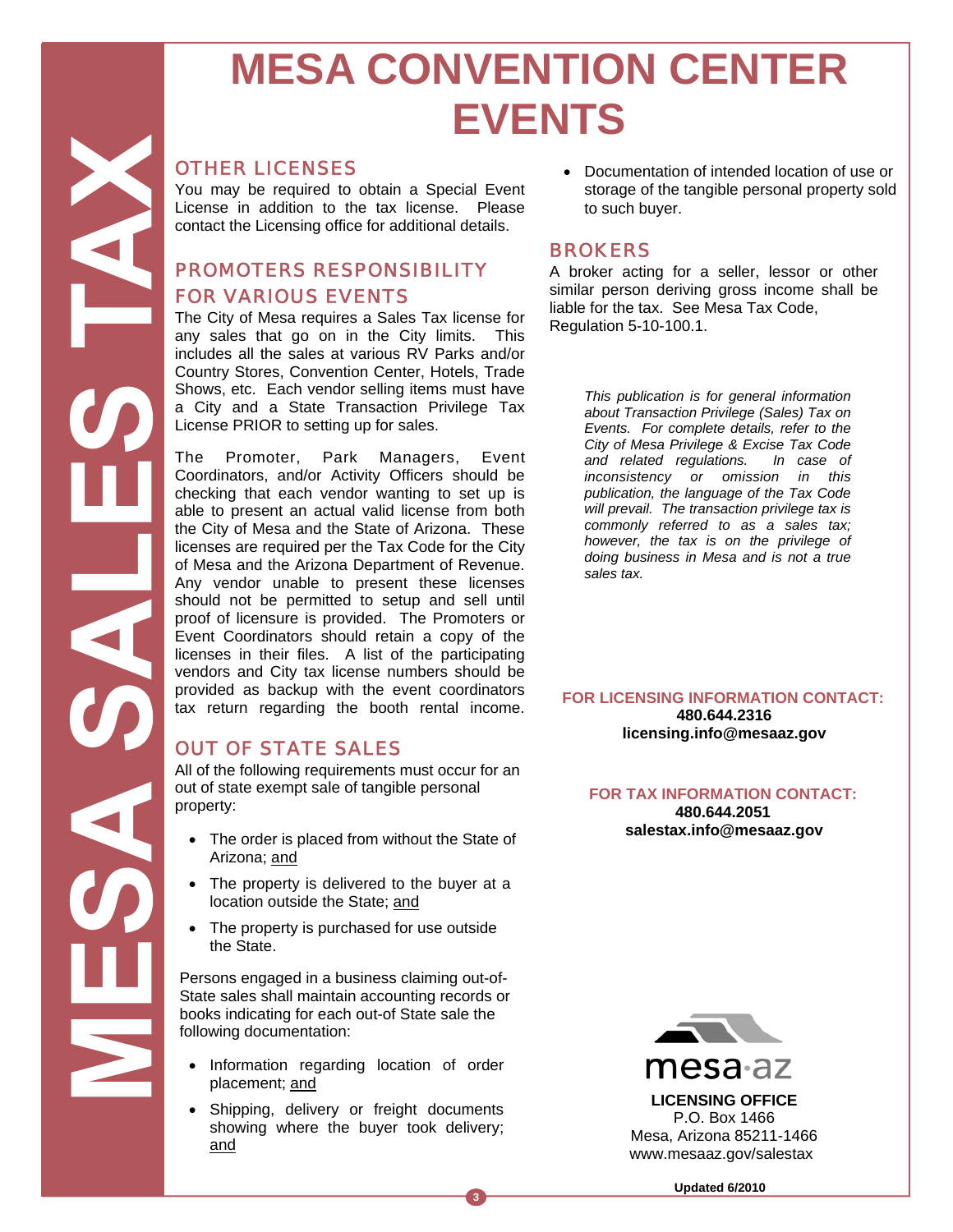#### NOTICE TO SOLE PROPRIETOR, INDIVIDUAL AND/OR HUSBAND & WIFE BUSINESSES

All persons applying for municipal licensing as Individuals, Sole Proprietors, or Husband & Wife businesses, must provide evidence of their legal right to be in the United States in compliance with A.R.S. 41-1080, also known as the "Legal Arizona Workers Act."

If applying by mail, applicants must submit the eligibility form with the application. Please indicate, by checking the appropriate box, which of the 12 forms of documentation will be provided to verify legal status under federal law. Return the completed eligibility form along with the application, applicable fees and a copy of the documentation showing your legal status.

If applying in person at the Licensing Office, applicants must show one of the 12 types of documentation listed on the eligibility form with the application and applicable fees. The eligibility form will be completed upon presentation of the documentation.

Per State law, the City of Mesa Licensing Office cannot issue a license unless it first receives a copy of one of the specified forms of identification and a signed eligibility form.

\*\*\*NOTE: A Government issued photo ID must be presented with any document that does not contain a photograph of the individual.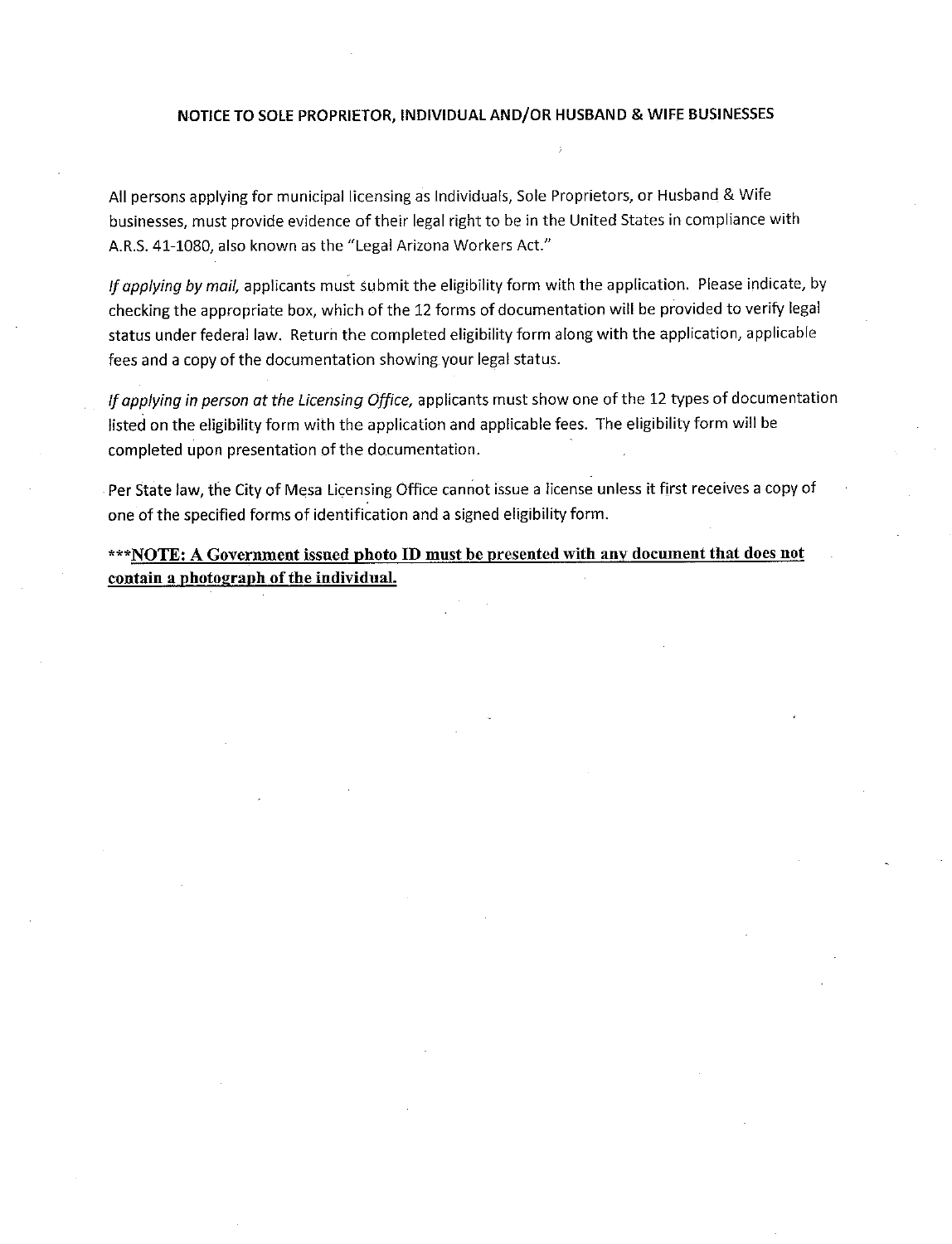

# **LICENSING ELIGIBILITY**

Before issuing a license to an individual, the individual must present one of the following documents to the municipality indicating that the individual's presence in the United States is authorized under federal law:

#### Check the box next to the document indicating lawful presence.

#### \*\*\*NOTE: A Government issued photo ID must be presented with any document that does not contain a photograph of the individual.

| An Arizona driver license issued after 1996 or an Arizona non-operating identification license. |
|-------------------------------------------------------------------------------------------------|
| A driver license issued by a state that verifies lawful presence in the United States.          |
| (See Overview of States' Driver's License Requirements) NOT accepted: HI, NM, UT, WA            |
| Note: a WA "Enhanced" Driver License is acceptable                                              |
| A birth certificate or delayed birth certificate issued in any state, territory or possession   |
| of the United States.                                                                           |
| A United States certificate of birth abroad.                                                    |
|                                                                                                 |
| A United States passport or passport card.                                                      |
| A foreign passport with a United States visa.                                                   |
| An I-94 form with a photograph.                                                                 |
| A United States citizenship and immigration services employment authorization                   |
| document or refugee travel document.                                                            |
| A United States certificate of naturalization.                                                  |
| A United States certificate of citizenship.                                                     |
| A tribal certificate of Indian blood.                                                           |
| A tribal or bureau of Indian affairs affidavit of birth.                                        |

This provision does not apply to an individual, if EITHER:

- BOTH of the following apply: 1.
	- The individual is a citizen of a foreign country or, if at the time of application, the individual resides in a foreign country. a.  $\mathbf{b}$ .
		- The benefits that are related to the license do not require the individual to be present in the United States in order to receive those benefits.
			- **OR**
- $2.$ ALL of the following apply:
	- a. The individual is a resident of another state.
	- The individual holds an equivalent license in that other state and the equivalent license is of the same type being sought Ъ. in this state.
	- The individual seeks the Arizona license to comply with this state's licensing laws and not to establish residency in this c. state.

Signature of applicant

Date

Signature of municipal employee

Date

# \*PLEASE SIGN AND ATTACH COPY OF DOCUMENT

55 N. Center Street PO Box 1466 Mesa Arizona 85211-1466 (480) 644-2316 Tel (480) 644-3999 Fax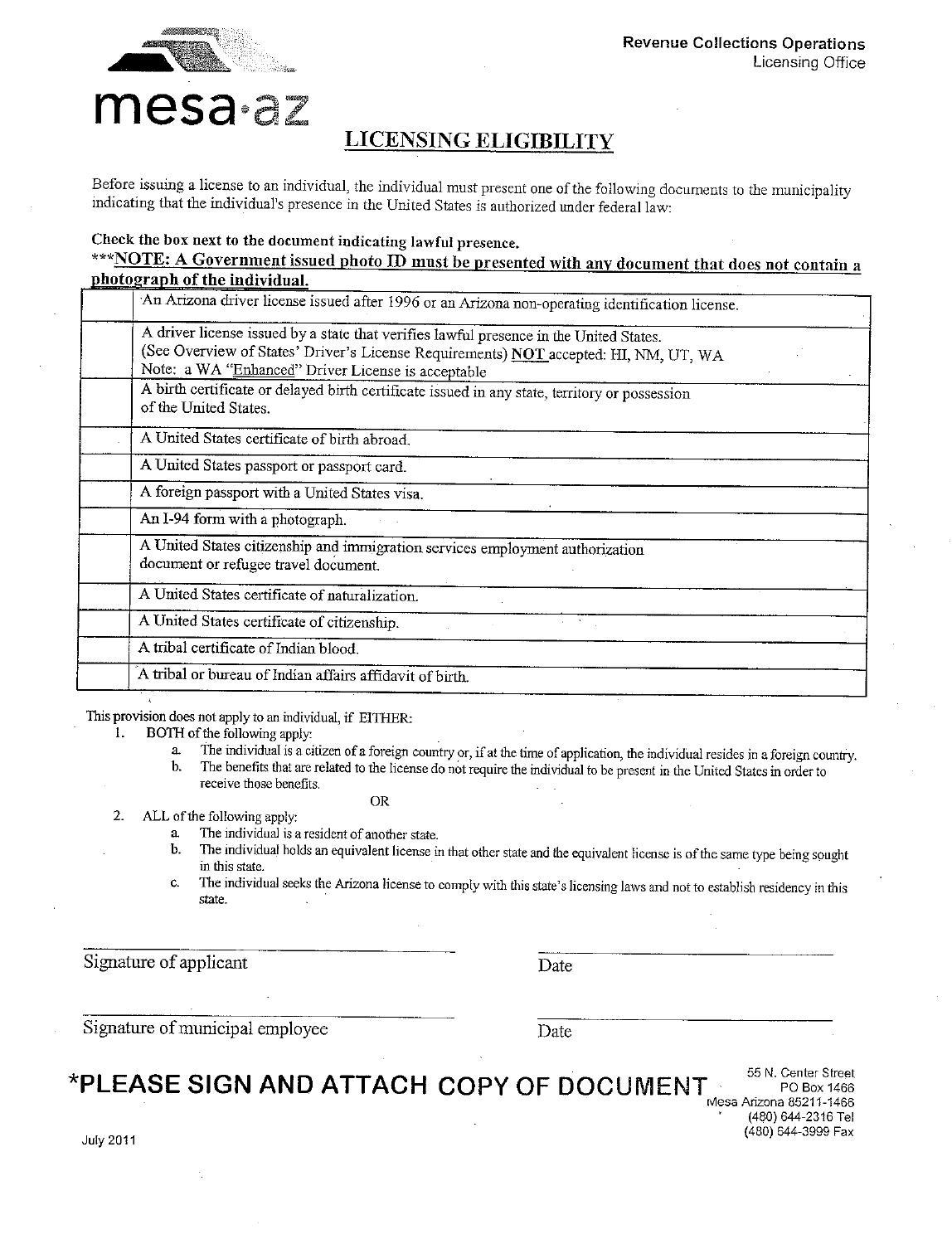



# mesa az

# **MESA CONVENTION CENTER EXHIBITORS** TRANSIENT PRIVILEGE TAX INFORMATION

#### **GENERAL INFORMATION**

A person cannot lawfully engage in a business that has a taxable activity in the City of Mesa unless a Privilege Tax License has been issued. If a person is going to conduct business at a Mesa Convention Center event they must possess a valid City of Mesa Privilege Tax License. The license must be with the licensee at the event/activity.

If you have participated in events in the City of Mesa previously and you have not filed and/or paid all previous sales tax returns, or fulfilled prior license requirements, you may not be able to participate in this event or any future events. Please call us if this is your situation so that we can work together to establish a suitable arrangement to bring your account current.

#### CONVENTION CENTER EXHIBITOR LICENSE APPLICATION

Upon payment to the City of Mesa of a five-dollar (\$5) non-refundable license fee, and completion of the Convention Center exhibitors' application, a license will be issued to the applicant. This license is valid for 30 days and for the Mesa Convention Center Events only.

#### RATE (AMOUNT OF TAX)

Tax rate is 1.75% of the gross income.

#### **REPORTING REQUIREMENTS**

A license/tax reporting form will be mailed to the applicant upon receipt of the application. After computing the tax due to the City of Mesa, forward the report and taxes due to:

> City of Mesa Licensing Office P. O. Box 1466 Mesa, AZ 85211-1466.

Reports must be filed whether you have taxable activity or not. The tax return must be submitted to the City within 10 days after the expiration of the license.

For any taxable activity within the state there may also be tax owed to the Arizona Department of Revenue. Please contact them regarding their licensing requirements. The Arizona Department of Revenue phone number is (602) 542-4576.

# 4 ITEMS REQUIRED

- 1. COMPLETED APPLICATION
- 2. \$5.00 FEE
- **3. SIGNED ELIGIBILITY FORM**
- 4. COPY OF IDENTIFICATION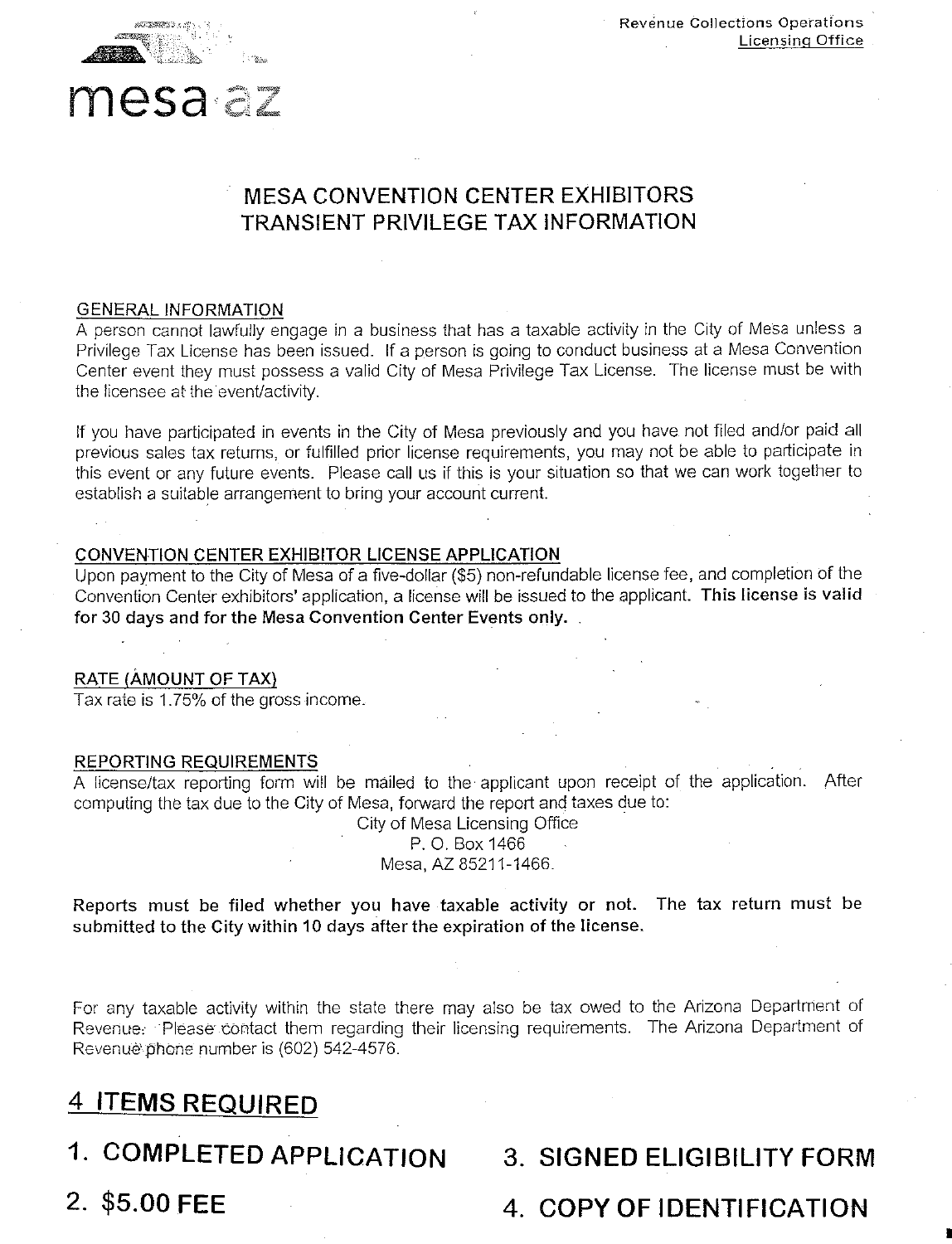**Revenue Collections Operations** Licensing Office 55 North Center Street Mesa, AZ 85201



Mailing Address<br>PO Box 1466 Mesa Arizona 85211-1466 (480) 644-2316 Phone  $(480)$  644-3999 Fax

#### APPLICATION FOR MESA CONVENTION CENTER EXHIBITOR LICENSE NON-REELINDARLE \$5 00 DUE AT THE TIME OF APPLICATION.

| Start Date of Activity                                                                  |                                                                |                                                                                                                                                                                                                                                                               | This license will be good for 30 days from<br>start date of activity. |                                      |                   |                 |  |  |  |  |  |  |
|-----------------------------------------------------------------------------------------|----------------------------------------------------------------|-------------------------------------------------------------------------------------------------------------------------------------------------------------------------------------------------------------------------------------------------------------------------------|-----------------------------------------------------------------------|--------------------------------------|-------------------|-----------------|--|--|--|--|--|--|
|                                                                                         | SECTION I. BUSINESS INFORMATION                                |                                                                                                                                                                                                                                                                               |                                                                       | 化学学家                                 |                   |                 |  |  |  |  |  |  |
| Business Name (DBA)                                                                     |                                                                |                                                                                                                                                                                                                                                                               |                                                                       |                                      |                   | Office Use Only |  |  |  |  |  |  |
| Address                                                                                 | 201 N. Center St                                               |                                                                                                                                                                                                                                                                               |                                                                       |                                      |                   | License #       |  |  |  |  |  |  |
| City                                                                                    |                                                                | State                                                                                                                                                                                                                                                                         |                                                                       | Zip                                  |                   |                 |  |  |  |  |  |  |
|                                                                                         | <b>Mesa</b>                                                    | <b>AZ</b>                                                                                                                                                                                                                                                                     |                                                                       |                                      | 85201             | SIC Code        |  |  |  |  |  |  |
| Home/Business Phone Number                                                              |                                                                | E-mail address                                                                                                                                                                                                                                                                |                                                                       |                                      |                   |                 |  |  |  |  |  |  |
| Cell Phone Number                                                                       |                                                                |                                                                                                                                                                                                                                                                               |                                                                       |                                      |                   | mitials         |  |  |  |  |  |  |
| <b>SECTION II. MAILING ADDRESS</b>                                                      |                                                                | $\mathcal{A} \rightarrow \mathcal{A}$                                                                                                                                                                                                                                         |                                                                       |                                      |                   |                 |  |  |  |  |  |  |
| Mail To Name                                                                            |                                                                |                                                                                                                                                                                                                                                                               |                                                                       |                                      |                   |                 |  |  |  |  |  |  |
| Mailing Address                                                                         |                                                                |                                                                                                                                                                                                                                                                               |                                                                       |                                      |                   |                 |  |  |  |  |  |  |
| City                                                                                    |                                                                | State                                                                                                                                                                                                                                                                         |                                                                       |                                      | Zip               |                 |  |  |  |  |  |  |
| Owners, Partners,                                                                       | Ownership: □ Individual □ LLC □ Corporation - State __<br>Name |                                                                                                                                                                                                                                                                               | $\Box$ Partnership                                                    | $\Box$ Ltd. Partnership $\Box$ Other | Title             |                 |  |  |  |  |  |  |
| LLC Members, or<br><b>Officers</b>                                                      | Home Address                                                   |                                                                                                                                                                                                                                                                               |                                                                       |                                      | Social Security#  |                 |  |  |  |  |  |  |
| (For Additional Names,<br>Please Attach List)                                           | City                                                           | State                                                                                                                                                                                                                                                                         | ZIP Code                                                              |                                      | Phone No.         |                 |  |  |  |  |  |  |
|                                                                                         | Name                                                           |                                                                                                                                                                                                                                                                               |                                                                       | Title                                |                   |                 |  |  |  |  |  |  |
|                                                                                         | Home Address                                                   |                                                                                                                                                                                                                                                                               |                                                                       |                                      | Social Security # |                 |  |  |  |  |  |  |
|                                                                                         | City                                                           | State                                                                                                                                                                                                                                                                         | ZIP Code                                                              |                                      | Phone No.         |                 |  |  |  |  |  |  |
| <b>Location Where</b>                                                                   | Name                                                           |                                                                                                                                                                                                                                                                               |                                                                       |                                      | Phone No.         |                 |  |  |  |  |  |  |
| <b>Business Records</b><br>Are Kept                                                     | Address                                                        |                                                                                                                                                                                                                                                                               | City                                                                  |                                      | State             | ZIP Code        |  |  |  |  |  |  |
|                                                                                         |                                                                |                                                                                                                                                                                                                                                                               |                                                                       |                                      |                   |                 |  |  |  |  |  |  |
|                                                                                         |                                                                |                                                                                                                                                                                                                                                                               |                                                                       |                                      |                   |                 |  |  |  |  |  |  |
|                                                                                         |                                                                |                                                                                                                                                                                                                                                                               |                                                                       |                                      |                   |                 |  |  |  |  |  |  |
| <b>Section IV. Business Activity</b><br>Event Name<br>Describe Type of<br>nventory Sold |                                                                |                                                                                                                                                                                                                                                                               |                                                                       |                                      |                   |                 |  |  |  |  |  |  |
|                                                                                         |                                                                | certify that the statements made in this application are true and complete to the best of my knowledge. I accept the license authorized and issued in<br>esponse to this application with the condition that I report timely and pay any and all taxes due by me to the city. |                                                                       |                                      |                   |                 |  |  |  |  |  |  |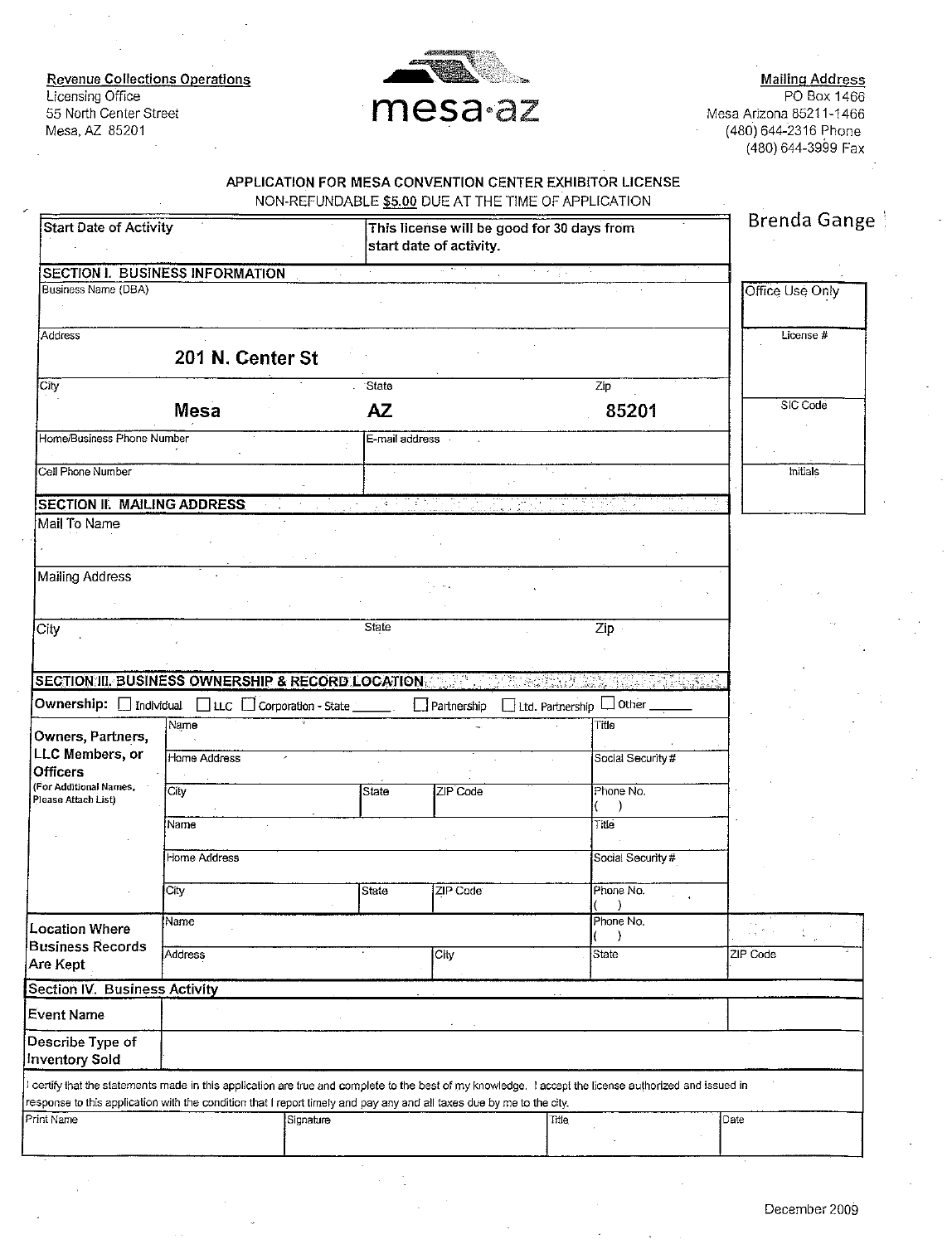#### Sales Tax Schedule 9.05% 9.05%

| Amount of Sale                       | Tax          | Amount of Sale                           | Tax          | Amount of Sale         |                | Tax          | Amount of Sale         |                      | <b>Tax</b>   | Amount of Sale                           | <b>Tax</b>   | Amount of Sale                | Tax                                 | Amount of Sale         |                | Tax          |
|--------------------------------------|--------------|------------------------------------------|--------------|------------------------|----------------|--------------|------------------------|----------------------|--------------|------------------------------------------|--------------|-------------------------------|-------------------------------------|------------------------|----------------|--------------|
| $0.00 -$<br>0.05                     | 0.00         | $8.79 -$<br>8.89                         | 0.80         | $17.63 -$              | 17.73          | 1.60         | $26.47 -$              | 26.57                | 2.40         | $35.31 -$<br>35.41                       | 3.20         | 44.15 -                       | 44.25<br>4.00                       | $52.99 -$              | 53.09          | 4.80         |
| $0.06 -$<br>0.16                     | 0.01         | $8.90 -$<br>9.00                         | 0.81         | $17.74 -$              | 17.84          | 1.61         | $26.58 -$              | 26.68                | 2.41         | $35.42 -$<br>35.52                       | 3.21         | 44.26 -                       | 44.36 4.01                          | $53.10 -$              | 53.20          | 4.81         |
| $0.17 -$<br>0.27                     | 0.02         | $9.01 -$<br>9.11                         | 0.82         | $17.85 -$              | 17.95          | 1.62         | $26.69 -$              | 26.79                | 2.42         | $35.53 -$<br>35.63                       | 3.22         | 44.37 -                       | 44.47 <sup>4.02</sup>               | $53.21 -$              | 53.31          | 4.82         |
| $0.28 -$<br>0.38                     | 0.03         | $9.12 -$<br>9.22                         | 0.83         | 17.96 -                | 18.06          | 1.63         | 26.80                  | 26.90                | 2.43         | $35.64 -$<br>35.74                       | 3.23         | 44.48 -<br>44.59 -            | 44.58 4.03                          | 53.32                  | 53.42          | 4.83         |
| $0.39 -$<br>0.49<br>$0.50 -$<br>0.60 | 0.04<br>0.05 | $9.23 -$<br>9.33<br>$9.34 -$<br>9.44     | 0.84<br>0.85 | $18.07 -$<br>$18.18 -$ | 18.17<br>18.28 | 1.64<br>1.65 | $26.91 -$<br>$27.02 -$ | 27.01<br>27.12       | 2.44<br>2.45 | $35.75 -$<br>35.85<br>35.96<br>$35.86 -$ | 3.24<br>3.25 | 44.70 -                       | 44.69 <sup>4.04</sup><br>44.80 4.05 | $53.43 -$<br>$53.54 -$ | 53.53<br>53.64 | 4.84<br>4.85 |
| $0.61 -$<br>0.71                     | 0.06         | $9.45 -$<br>9.55                         | 0.86         | $18.29 -$              | 18.39          | 1.66         | $27.13 -$              | 27.23                | 2.46         | $35.97 -$<br>36.07                       | 3.26         | 44.81 -                       | 44.91 <sup>4.06</sup>               | $53.65 -$              | 53.75          | 4.86         |
| $0.72 -$<br>0.82                     | 0.07         | $9.56 -$<br>9.66                         | 0.87         | $18.40 -$              | 18.50          | 1.67         | $27.24 -$              | 27.34                | 2.47         | $36.08 -$<br>36.18                       | 3.27         | 44.92 -                       | 45.02 4.07                          | $53.76 -$              | 53.86          | 4.87         |
| $0.83 -$<br>0.93                     | 0.08         | $9.67 -$<br>9.77                         | 0.88         | $18.51 -$              | 18.61          | 1.68         | $27.35 -$              | 27.45                | 2.48         | 36.29<br>$36.19 -$                       | 3.28         | $45.03 -$                     | 45.13 <sup>4.08</sup>               | $53.87 -$              | 53.97          | 4.88         |
| $0.94 -$<br>1.04                     | 0.09         | $9.78 -$<br>9.88                         | 0.89         | $18.62 -$              | 18.72          | 1.69         | $27.46 -$              | 27.56                | 2.49         | $36.30 -$<br>36.40                       | 3.29         | $45.14 -$                     | 45.24 4.09                          | $53.98 -$              | 54.08          | 4.89         |
| 1.05<br>1.16                         | 0.10         | 9.89<br>9.99                             | 0.90         | $18.73 -$              | 18.83          | 1.70         | $27.57 -$              | 27.67                | 2.50         | 36.51<br>$36.41 -$                       | 3.30         | $45.25 -$                     | 45.35 4.10                          | 54.09                  | 54.19          | 4.90         |
| 1.17.<br>1.27                        | 0.11         | $10.00 -$<br>10.11                       | 0.91         | $18.84 -$              | 18.95          | 1.71         | $27.68 -$              | 27.79                | 2.51         | $36.52 -$<br>36.62                       | 3.31         | 45.36 -                       | 45.46 4.11                          | 54.20                  | 54.30          | 4.91         |
| 1.28<br>1.38                         | 0.12         | $10.12 -$<br>10.22                       | 0.92         | $18.96 -$              | 19.06          | 1.72         | $27.80 -$              | 27.90                | 2.52         | $36.63 -$<br>36.74                       | 3.32         | 45.47 -                       | 45.58 4.12                          | $54.31 -$              | 54.41          | 4.92         |
| 1.39<br>1.49                         | 0.13         | $10.23 -$<br>10.33                       | 0.93         | $19.07 -$              | 19.17          | 1.73         | $27.91 -$              | 28.01                | 2.53         | $36.75 -$<br>36.85                       | 3.33         | 45.59 -                       | 45.69 4.13                          | $54.42 -$              | 54.53          | 4.93         |
| $1.50 -$<br>1.60                     | 0.14         | $10.34 -$<br>10.44                       | 0.94         | $19.18 -$              | 19.28          | 1.74         | $28.02 -$              | 28.12                | 2.54         | $36.86 -$<br>36.96                       | 3.34         | $45.70 -$                     | 45.80 4.14                          | $54.54 -$              | 54.64          | 4.94         |
| $1.61 -$<br>1.71                     | 0.15         | 10.55<br>$10.45 -$                       | 0.95         | $19.29 -$              | 19.39          | 1.75         | $28.13 -$              | 28.23                | 2.55         | 37.07<br>$36.97 -$                       | 3.35         | 45.81 -                       | 45.91 4.15                          | 54.65                  | 54.75          | 4.95         |
| $1.72 -$<br>1.82                     | 0.16         | 10.56<br>10.66                           | 0.96         | $19.40 -$              | 19.50          | 1.76         | $28.24 -$              | 28.34                | 2.56         | $37.08 -$<br>37.18                       | 3.36         | 45.92 -                       | 46.02 4.16                          | 54.76                  | 54.86          | 4.96         |
| 1.93<br>1.83                         | 0.17         | $10.67 -$<br>10.77                       | 0.97         | $19.51 -$              | 19.61          | 1.77         | 28.35 -                | 28.45                | 2.57         | $37.19 -$<br>37.29                       | 3.37         | $46.03 -$                     | 46.13 <sup>4.17</sup>               | $54.87 -$              | 54.97          | 4.97         |
| $1.94 -$<br>2.04                     | 0.18         | 10.88<br>$10.78 -$                       | 0.98         | $19.62 -$              | 19.72          | 1.78         | 28.46 -                | 28.56                | 2.58         | $37.30 -$<br>37.40                       | 3.38         | $46.14 -$                     | 46.24 <sup>4.18</sup>               | $54.98 -$              | 55.08          | 4.98         |
| $2.05 -$<br>2.15                     | 0.19         | 10.89<br>10.99                           | 0.99         | $19.73 -$              | 19.83          | 1.79         | $28.57 -$              | 28.67                | 2.59         | $37.41 -$<br>37.51                       | 3.39         | $46.25 -$                     | 46.35 4.19                          | 55.09                  | 55.19          | 4.99         |
| 2.16<br>2.26                         | 0.20         | $11.00 -$<br>11.10                       | 1.00         | $19.84 -$              | 19.94          | 1.80         | 28.68 -                | 28.78                | 2.60         | $37.52 -$<br>37.62                       | 3.40         | 46.36 -                       | 46.46 4.20                          | $55.20 -$              | 55.30          | 5.00         |
| $2.27 -$<br>2.37                     | 0.21         | $11.11 -$<br>11.21                       | 1.01         | 19.95                  | 20.05          | 1.81         | 28.79 -                | 28.89                | 2.61         | $37.63 -$<br>37.73                       | 3.41         | 46.47 -<br>46.57              | 4.21                                | $55.31 -$              | 55.41          | 5.01         |
| $2.38 -$<br>2.48                     | 0.22         | $11.22 -$<br>11.32                       | 1.02         | $20.06 -$              | 20.16          | 1.82         | 28.90 -                | 29.00                | 2.62         | 37.74 -<br>37.84                         | 3.42         | 46.58 -                       | 46.68 4.22                          | $55.42 -$              | 55.52          | 5.02         |
| 2.49<br>2.59                         | 0.23         | $11.33 -$<br>11.43                       | 1.03         | $20.17 -$              | 20.27          | 1.83         | $29.01 -$              | 29.11                | 2.63         | $37.85 -$<br>37.95                       | 3.43         | 46.69 -                       | 46.79 4.23                          | $55.53 -$              | 55.63          | 5.03         |
| $2.60 -$<br>2.70                     | 0.24         | $11.44 -$<br>11.54                       | 1.04         | $20.28 -$              | 20.38          | 1.84         | $29.12 -$              | 29.22                | 2.64         | $37.96 -$<br>38.06                       | 3.44         | $46.80 -$                     | 46.90 4.24                          | $55.64 -$              | 55.74          | 5.04         |
| $2.71 -$<br>2.81                     | 0.25         | $11.55 -$<br>11.65                       | 1.05         | $20.39 -$              | 20.49          | 1.85         | 29.23 -                | 29.33                | 2.65         | $38.07 -$<br>38.17                       | 3.45         | 46.91 -                       | 47.01 <sup>4.25</sup>               | $55.75 -$              | 55.85          | 5.05         |
| $2.82 -$<br>2.92                     | 0.26         | 11.76<br>$11.66 -$                       | 1.06         | $20.50 -$              | 20.60          | 1.86         | 29.34 -                | 29.44                | 2.66         | $38.18 -$<br>38.28                       | 3.46         | 47.02 -<br>47.12              | 4.26                                | $55.86 -$              | 55.96          | 5.06         |
| $2.93 -$<br>3.03                     | 0.27         | $11.77 -$<br>11.87                       | 1.07         | $20.61 -$              | 20.71          | 1.87         | $29.45 -$              | 29.55                | 2.67         | $38.29 -$<br>38.39                       | 3.47         | 47.13 -                       | 47.23 <sup>4.27</sup>               | $55.97 -$              | 56.07          | 5.07         |
| $3.04 -$<br>3.14                     | 0.28         | $11.88 -$<br>11.98                       | 1.08         | $20.72 -$              | 20.82          | 1.88         | $29.56 -$              | 29.66                | 2.68         | $38.40 -$<br>38.50                       | 3.48         | 47.24 -                       | 47.34 4.28                          | $56.08 -$              | 56.18          | 5.08         |
| $3.15 -$<br>3.25<br>3.37             | 0.29<br>0.30 | $11.99 -$<br>12.09                       | 1.09<br>1.10 | $20.83 -$<br>$20.94 -$ | 20.93<br>21.04 | 1.89<br>1.90 | $29.67 -$<br>29.78 -   | 29.77<br>29.88       | 2.69         | $38.51 -$<br>38.61<br>$38.62 -$<br>38.72 | 3.49<br>3.50 | 47.35 -<br>47.46 -            | 47.45 4.29<br>47.56 4.30            | $56.19 -$<br>$56.30 -$ | 56.29<br>56.40 | 5.09<br>5.10 |
| 3.26<br>3.38<br>3.48                 | 0.31         | $12.10 -$<br>12.20<br>$12.21 -$<br>12.32 | 1.11         | $21.05 -$              | 21.16          | 1.91         | 29.89 -                | 29.99                | 2.70<br>2.71 | $38.73 -$<br>38.83                       | 3.51         | 47.57 -                       | 47.67 4.31                          | $56.41 -$              | 56.51          | 5.11         |
| 3.49<br>3.59                         | 0.32         | $12.33 -$<br>12.43                       | 1.12         | $21.17 -$              | 21.27          | 1.92         | $30.00 -$              | 30.11                | 2.72         | 38.84 -<br>38.95                         | 3.52         | 47.68 -                       | 47.79 4.32                          | $56.52 -$              | 56.62          | 5.12         |
| 3.70<br>3.60                         | 0.33         | 12.54<br>$12.44 -$                       | 1.13         | $21.28 -$              | 21.38          | 1.93         | $30.12 -$              | 30.22                | 2.73         | $38.96 -$<br>39.06                       | 3.53         | 47.80 -                       | 47.90 4.33                          | $56.63 -$              | 56.74          | 5.13         |
| $3.71 -$<br>3.81                     | 0.34         | $12.55 -$<br>12.65                       | 1.14         | $21.39 -$              | 21.49          | 1.94         | $30.23 -$              | 30.33                | 2.74         | $39.07 -$<br>39.17                       | 3.54         | 47.91 -                       | 48.01 4.34                          | $56.75 -$              | 56.85          | 5.14         |
| $3.82 -$<br>3.92                     | 0.35         | $12.66 -$<br>12.76                       | 1.15         | $21.50 -$              | 21.60          | 1.95         | $30.34 -$              | 30.44                | 2.75         | $39.18 -$<br>39.28                       | 3.55         | 48.02 -                       | 48.12 <sup>4.35</sup>               | $56.86 -$              | 56.96          | 5.15         |
| $3.93 -$<br>4.03                     | 0.36         | $12.77 -$<br>12.87                       | 1.16         | $21.61 -$              | 21.71          | 1.96         | $30.45 -$              | 30.55                | 2.76         | $39.29 -$<br>39.39                       | 3.56         | $48.13 -$                     | 48.23 4.36                          | $56.97 -$              | 57.07          | 5.16         |
| 4.04<br>4.14                         | 0.37         | 12.88<br>12.98                           | 1.17         | $21.72 -$              | 21.82          | 1.97         | $30.56 -$              | 30.66                | 2.77         | $39.40 -$<br>39.50                       | 3.57         | 48.24 -                       | 48.34 4.37                          | 57.08                  | 57.18          | 5.17         |
| $4.15 -$<br>4.25                     | 0.38         | $12.99 -$<br>13.09                       | 1.18         | $21.83 -$              | 21.93          | 1.98         | $30.67 -$              | 30.77                | 2.78         | $39.51 -$<br>39.61                       | 3.58         | 48.35 -                       | 48.45 <sup>4.38</sup>               | $57.19 -$              | 57.29          | 5.18         |
| 4.26<br>4.36                         | 0.39         | 13.20<br>$13.10 -$                       | 1.19         | $21.94 -$              | 22.04          | 1.99         | $30.78 -$              | 30.88                | 2.79         | $39.62 -$<br>39.72                       | 3.59         | 48.46 -                       | 48.56<br>4.39                       | $57.30 -$              | 57.40          | 5.19         |
| 4.37.<br>4.47                        | 0.40         | 13.31<br>$13.21 -$                       | 1.20         | 22.05                  | 22.15          | 2.00         | $30.89 -$              | 30.99                | 2.80         | 39.83<br>39.73 -                         | 3.60         | 48.57 -                       | 48.67<br>4.40                       | $57.41 -$              | 57.51          | 5.20         |
| $4.48 -$<br>4.58                     | 0.41         | $13.32 -$<br>13.42                       | 1.21         | 22.16                  | 22.26          | 2.01         | $31.00 -$              | 31.10                | 2.81         | 39.84 -<br>39.94                         | 3.61         | 48.68 -                       | 48.78 4.41                          | $57.52 -$              | 57.62          | 5.21         |
| $4.59 -$<br>4.69                     | 0.42         | $13.43 -$<br>13.53                       | 1.22         | $22.27 -$              | 22.37          | 2.02         | $31.11 -$              | 31.21                | 2.82         | $39.95 -$<br>40.05                       | 3.62         | 48.79 -                       | 48.89 4.42                          | $57.63 -$              | 57.73          | 5.22         |
| 4.80<br>$4.70 -$                     | 0.43         | $13.54 -$<br>13.64                       | 1.23         | $22.38 -$              | 22.48          | 2.03         | $31.22 -$              | 31.32                | 2.83         | $40.06 -$<br>40.16                       | 3.63         | 48.90 -                       | 49.00 4.43                          | $57.74 -$              | 57.84          | 5.23         |
| 4.91<br>$4.81 -$                     | 0.44         | 13.75<br>$13.65 -$                       | 1.24         | $22.49 -$              | 22.59          | 2.04         | $31.33 -$              | 31.43                | 2.84         | $40.17 -$<br>40.27                       | 3.64         | 49.01 -                       | 49.11 <sup>4.44</sup>               | $57.85 -$              | 57.95          | 5.24         |
| $4.92 -$<br>5.02                     | 0.45         | 13.76<br>13.86                           | 1.25         | 22.60                  | 22.70          | 2.05         | $31.44 -$              | 31.54                | 2.85         | $40.28 -$<br>40.38                       | 3.65         | 49.12 -<br>49.22              | 4.45                                | 57.96                  | 58.06          | 5.25         |
| $5.03 -$<br>5.13                     | 0.46         | $13.87 -$<br>13.97                       | 1.26         | $22.71 -$              | 22.81          | 2.06         | $31.55 -$              | 31.65                | 2.86         | $40.39 -$<br>40.49                       | 3.66         | $49.23 -$                     | 49.33 <sup>4.46</sup>               | $58.07 -$              | 58.17          | 5.26         |
| $5.14 -$<br>5.24                     | 0.47         | $13.98 -$<br>14.08                       | 1.27         | $22.82 -$              | 22.92          | 2.07         | $31.66 -$              | 31.76                | 2.87         | $40.50 -$<br>40.60                       | 3.67         | 49.34 -                       | 49.44 4.47                          | $58.18 -$              | 58.28          | 5.27         |
| $5.25 -$<br>5.35                     | 0.48         | 14.19<br>14.09 -                         | 1.28         | $22.93 -$              | 23.03          | 2.08         | $31.77 -$              | 31.87                | 2.88         | 40.71<br>$40.61 -$                       | 3.68         | 49.45 -                       | 49.55 4.48                          | $58.29 -$              | 58.39          | 5.28         |
| 5.36<br>5.46                         | 0.49         | $14.20 -$<br>14.30                       | 1.29         | $23.04 -$              | 23.14          | 2.09         | $31.88 -$              | 31.98                | 2.89         | 40.82<br>$40.72 -$                       | 3.69         | $49.56 -$                     | 49.66 <sup>4.49</sup>               | $58.40 -$              | 58.50          | 5.29         |
| $5.47 -$<br>5.58<br>$5.59 -$<br>5.69 | 0.50<br>0.51 | 14.41<br>$14.31 -$<br>$14.42 -$<br>14.53 | 1.30<br>1.31 | $23.15 -$<br>23.26     | 23.25<br>23.37 | 2.10<br>2.11 | $31.99 -$<br>$32.10 -$ | 32.09<br>32.20       | 2.90<br>2.91 | 40.93<br>$40.83 -$<br>$40.94 -$<br>41.04 | 3.70<br>3.71 | $49.67 -$<br>49.77<br>49.78 - | 4.50<br>49.88 4.51                  | $58.51 -$<br>$58.62 -$ | 58.61<br>58.72 | 5.30<br>5.31 |
| $5.70 -$<br>5.80                     | 0.52         | $14.54 -$<br>14.64                       | 1.32         | $23.38 -$              | 23.48          | 2.12         | $32.21 -$              | 32.32                | 2.92         | $41.05 -$<br>41.16                       | 3.72         | 49.89 -                       | 49.99 4.52                          | $58.73 -$              | 58.83          | 5.32         |
| $5.81 -$<br>5.91                     | 0.53         | 14.65 -<br>14.75                         | <u> 1.33</u> | 23.49                  | 23.59          | <u>2.13</u>  | 32.33 -                | 32.43 <mark> </mark> | 2.93         | 41.17 -<br>41.27                         | <b>3.73</b>  | $50.00 -$                     | 50.11 <mark>4.53</mark>             | 58.84                  | 58.95          | 5.33         |
| $5.92 -$<br>6.02                     | 0.54         | $14.76 -$<br>14.86                       | 1.34         | 23.60                  | 23.70          | 2.14         | $32.44 -$              | 32.54                | 2.94         | $41.28 -$<br>41.38                       | 3.74         | $50.12 -$                     | 50.22 4.54                          | 58.96                  | 59.06          | 5.34         |
| $6.03 -$<br>6.13                     | 0.55         | $14.87 -$<br>14.97                       | 1.35         | $23.71 -$              | 23.81          | 2.15         | $32.55 -$              | 32.65                | 2.95         | 41.39 -<br>41.49                         | 3.75         | $50.23 -$                     | 50.33 4.55                          | $59.07 -$              | 59.17          | 5.35         |
| $6.14 -$<br>6.24                     | 0.56         | $14.98 -$<br>15.08                       | 1.36         | 23.82 -                | 23.92          | 2.16         | $32.66 -$              | 32.76                | 2.96         | $41.50 -$<br>41.60                       | 3.76         | $50.34 -$                     | 50.44 4.56                          | $59.18 -$              | 59.28          | 5.36         |
| $6.25 -$<br>6.35                     | 0.57         | $15.09 -$<br>15.19                       | 1.37         | $23.93 -$              | 24.03          | 2.17         | $32.77 -$              | 32.87                | 2.97         | $41.61 -$<br>41.71                       | 3.77         | $50.45 -$                     | 50.55 4.57                          | $59.29 -$              | 59.39          | 5.37         |
| $6.36 -$<br>6.46                     | 0.58         | $15.20 -$<br>15.30                       | 1.38         | $24.04 -$              | 24.14          | 2.18         | $32.88 -$              | 32.98                | 2.98         | 41.72 -<br>41.82                         | 3.78         | $50.56 -$                     | 50.66 4.58                          | $59.40 -$              | 59.50          | 5.38         |
| $6.47 -$<br>6.57                     | 0.59         | $15.31 -$<br>15.41                       | 1.39         | $24.15 -$              | 24.25          | 2.19         | 32.99 -                | 33.09                | 2.99         | $41.83 -$<br>41.93                       | 3.79         | $50.67 -$                     | 50.77 <sup>4.59</sup>               | $59.51 -$              | 59.61          | 5.39         |
| $6.58 -$<br>6.68                     | 0.60         | $15.42 -$<br>15.52                       | 1.40         | $24.26 -$              | 24.36          | 2.20         | $33.10 -$              | 33.20                | 3.00         | 41.94 -<br>42.04                         | 3.80         | $50.78 -$                     | 50.88 4.60                          | $59.62 -$              | 59.72          | 5.40         |
| $6.69 -$<br>6.79                     | 0.61         | $15.53 -$<br>15.63                       | 1.41         | $24.37 -$              | 24.47          | 2.21         | $33.21 -$              | 33.31                | 3.01         | $42.05 -$<br>42.15                       | 3.81         | $50.89 -$                     | 50.99 <sup>4.61</sup>               | $59.73 -$              | 59.83          | 5.41         |
| $6.80 -$<br>6.90                     | 0.62         | $15.64 -$<br>15.74                       | 1.42         | 24.48 -                | 24.58          | 2.22         | $33.32 -$              | 33.42                | 3.02         | $42.16 -$<br>42.26                       | 3.82         | $51.00 -$                     | 51.10 4.62                          | 59.84 -                | 59.94          | 5.42         |
| $6.91 -$<br>7.01                     | 0.63         | $15.75 -$<br>15.85                       | 1.43         | $24.59 -$              | 24.69          | 2.23         | $33.43 -$              | 33.53                | 3.03         | $42.27 -$<br>42.37                       | 3.83         | $51.11 -$                     | 51.21 4.63                          | $59.95 -$              | 60.05          | 5.43         |
| $7.02 -$<br>7.12                     | 0.64         | $15.86 -$<br>15.96                       | 1.44         | $24.70 -$              | 24.80          | 2.24         | $33.54 -$              | 33.64                | 3.04         | 42.38 -<br>42.48                         | 3.84         | $51.22 -$                     | 51.32 <sup>4.64</sup>               | $60.06 -$              | 60.16          | 5.44         |
| $7.13 -$<br>7.23                     | 0.65         | $15.97 -$<br>16.07                       | 1.45         | $24.81 -$              | 24.91          | 2.25         | $33.65 -$              | 33.75                | 3.05         | 42.49 -<br>42.59                         | 3.85         | $51.33 -$                     | 51.43 4.65                          | $60.17 -$              | 60.27          | 5.45         |
| $7.24 -$<br>7.34                     | 0.66         | $16.08 -$<br>16.18                       | 1.46         | 24.92 -                | 25.02          | 2.26         | $33.76 -$              | 33.86                | 3.06         | $42.60 -$<br>42.70                       | 3.86         | $51.44 -$                     | 51.54 4.66                          | $60.28 -$              | 60.38          | 5.46         |
| $7.35 -$<br>7.45                     | 0.67         | $16.19 -$<br>16.29                       | 1.47         | $25.03 -$              | 25.13          | 2.27         | $33.87 -$              | 33.97                | 3.07         | $42.71 -$<br>42.81                       | 3.87         | $51.55 -$                     | 51.65 4.67                          | $60.39 -$              | 60.49          | 5.47         |
| $7.46 -$<br>7.56                     | 0.68         | $16.30 -$<br>16.40                       | 1.48         | $25.14 -$              | 25.24          | 2.28         | $33.98 -$              | 34.08                | 3.08         | 42.82 -<br>42.92                         | 3.88         | $51.66 -$                     | 51.76 4.68                          | $60.50 -$              | 60.60          | 5.48         |
| $7.57 -$<br>7.67                     | 0.69         | $16.41 -$<br>16.51                       | 1.49         | $25.25 -$              | 25.35          | 2.29         | $34.09 -$              | 34.19 <mark> </mark> | 3.09         | 42.93 -<br>43.03                         | 3.89         | $51.77 -$                     | 51.87 <sup>4.69</sup>               | $60.61 -$              | 60.71          | 5.49         |
| $7.68 -$<br>7.79                     | 0.70         | $16.52 -$<br>16.62                       | 1.50         | $25.36 -$              | 25.46          | 2.30         | $34.20 -$              | 34.30                | 3.10         | $43.04 -$<br>43.14                       | 3.90         | $51.88 -$                     | 51.98 4.70                          | $60.72 -$              | 60.82          | 5.50         |
| 7.90<br>$7.80 -$                     | 0.71         | $16.63 -$<br>16.74                       | 1.51         | $25.47 -$              | 25.58          | 2.31         | $34.31 -$              | 34.41                | 3.11         | 43.25<br>$43.15 -$                       | 3.91         | $51.99 -$                     | 52.09 4.71                          | $60.83 -$              | 60.93          | 5.51         |
| $7.91 -$<br>8.01                     | 0.72         | $16.75 -$<br>16.85                       | 1.52         | $25.59 -$              | 25.69          | 2.32         | $34.42 -$              | 34.53                | 3.12         | $43.26 -$<br>43.37                       | 3.92         | $52.10 -$                     | 52.20 <sup>4.72</sup>               | $60.94 -$              | 61.04          | 5.52         |
| $8.02 -$<br>8.12                     | 0.73         | $16.86 -$<br>16.96                       | 1.53         | $25.70 -$              | 25.80          | 2.33         | $34.54 -$              | 34.64                | 3.13         | 43.38 -<br>43.48                         | 3.93         | $52.21 -$                     | 52.32 4.73                          | $61.05 -$              | 61.16          | 5.53         |
| $8.13 -$<br>8.23<br>$8.24 -$<br>8.34 | 0.74<br>0.75 | $16.97 -$<br>17.07<br>$17.08 -$          | 1.54<br>1.55 | $25.81 -$<br>$25.92 -$ | 25.91<br>26.02 | 2.34<br>2.35 | $34.65 -$<br>34.76 -   | 34.75<br>34.86       | 3.14<br>3.15 | 43.49 -<br>43.59<br>$43.60 -$<br>43.70   | 3.94<br>3.95 | $52.33 -$<br>$52.44 -$        | 52.43 4.74<br>52.54 4.75            | $61.17 -$<br>$61.28 -$ | 61.27<br>61.38 | 5.54         |
| $8.35 -$<br>8.45                     | 0.76         | 17.18<br>$17.19 -$<br>17.29              | 1.56         | $26.03 -$              | 26.13          | 2.36         | $34.87 -$              | 34.97                | 3.16         | 43.81                                    | 3.96         | $52.55 -$                     | 52.65 4.76                          |                        | 61.49          | 5.55<br>5.56 |
| $8.46 -$<br>8.56                     | 0.77         | $17.30 -$<br>17.40                       | 1.57         | $26.14 -$              | 26.24          | 2.37         | 34.98 -                | 35.08                | 3.17         | 43.71 -<br>43.92<br>43.82 -              | 3.97         | $52.66 -$                     | 52.76 4.77                          | $61.39 -$<br>$61.50 -$ | 61.60          | 5.57         |
| $8.57 -$<br>8.67                     | 0.78         | $17.41 -$<br>17.51                       | 1.58         | $26.25 -$              | 26.35          | 2.38         | $35.09 -$              | 35.19                | 3.18         | 43.93 -<br>44.03                         | 3.98         | $52.77 -$                     | 52.87 4.78                          | $61.61 -$              | 61.71          | 5.58         |
| $8.68 -$<br>8.78                     | 0.79         | $17.52 -$<br>17.62                       | 1.59         | $26.36 -$              | 26.46          | 2.39         | $35.20 -$              | 35.30                | 3.19         | 44.14<br>44.04 -                         | 3.99         | $52.88 -$                     | 52.98 4.79                          | $61.72 -$              | 61.82          | 5.59         |
|                                      |              |                                          |              |                        |                |              |                        |                      |              |                                          |              |                               |                                     |                        |                |              |